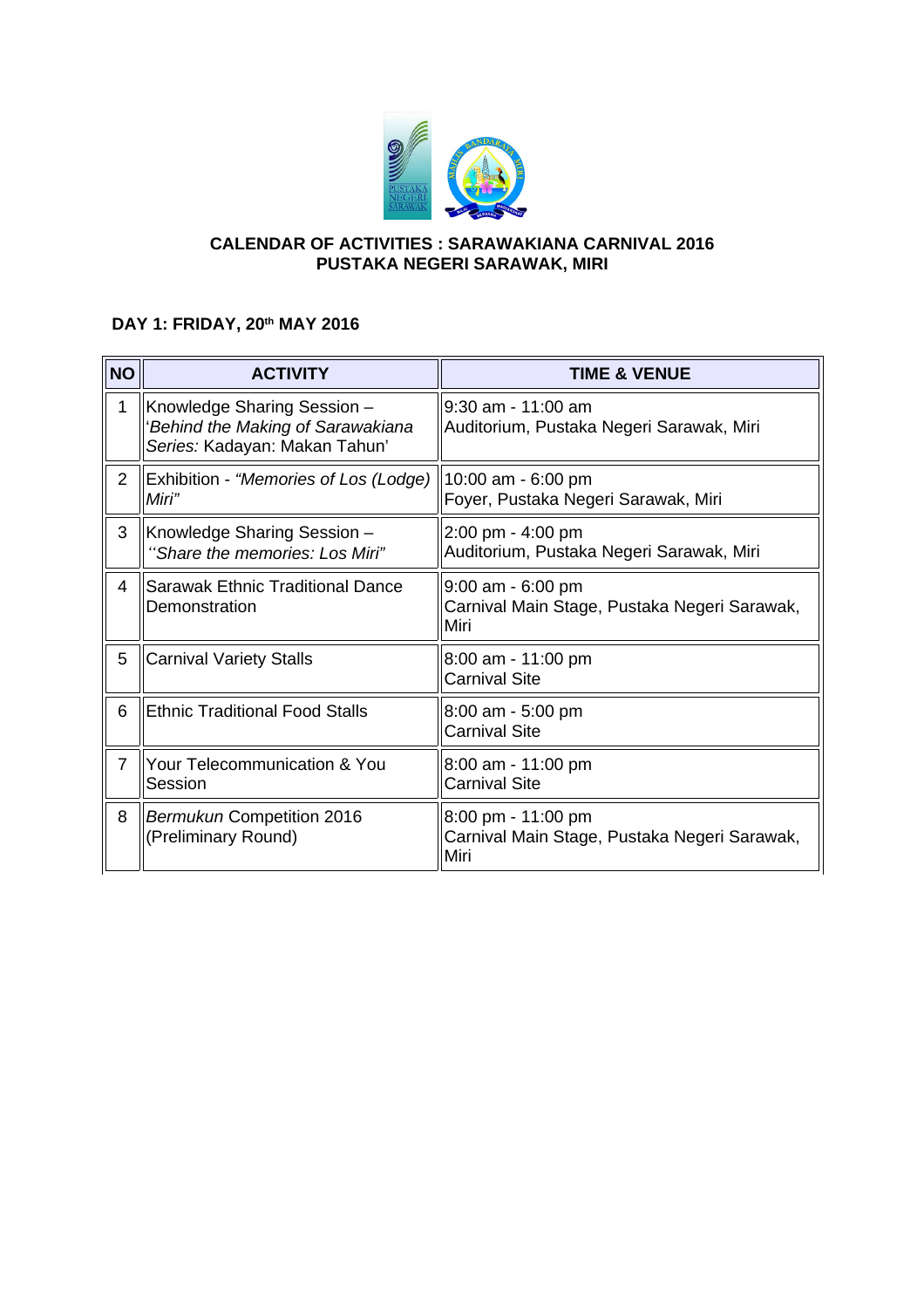## **DAY 2: SATURDAY, 21st MAY 2016**

| <b>NO</b> | <b>ACTIVITY</b>                                                                           | <b>TIME &amp; VENUE</b>                                                       |
|-----------|-------------------------------------------------------------------------------------------|-------------------------------------------------------------------------------|
| 1.        | <b>Traditional Song Children Singing</b><br>Competition                                   | $9:00$ am - 12:00 pm<br>Carnival Main Stage,<br>Pustaka Negeri Sarawak, Miri  |
| 2.        | Exhibition - "Memories of Los (Lodge)<br>Miri"                                            | 10:00 am - 6:00 pm<br>Foyer, Pustaka Negeri Sarawak, Miri                     |
| 3.        | <b>Movie Marathon For Kids</b>                                                            | 1:00 pm - 6:00 pm<br>Auditorium, Pustaka Negeri Sarawak, Miri                 |
| 4.        | <b>Sarawak Ethnic Traditional Dance</b><br>Demonstration                                  | $9:00$ am - $6:00$ pm<br>Carnival Main Stage,<br>Pustaka Negeri Sarawak, Miri |
| 5.        | <b>Carnival Variety Stalls</b>                                                            | 8:00 am - 11:00 pm<br><b>Carnival Site</b>                                    |
| 6.        | <b>Ethnic Traditional Food Stalls</b>                                                     | 8:00 am - 5:00 pm<br><b>Carnival Site</b>                                     |
| 7.        | Your Telecommunication & You Session                                                      | 8:00 am - 11:00 pm<br><b>Carnival Site</b>                                    |
| 8.        | Launching of 'Say No To Plastic Bag'<br>Campaign 3.0                                      | $4:00$ pm<br>Carnival Main Stage,<br>Pustaka Negeri Sarawak, Miri             |
| 9.        | Opening Ceremony of Sarawakiana<br>Carnival 2016<br>& Finals of Bermukun Competition 2016 | 7:30 pm - 11:00 pm<br>Carnival Main Stage,<br>Pustaka Negeri Sarawak, Miri    |